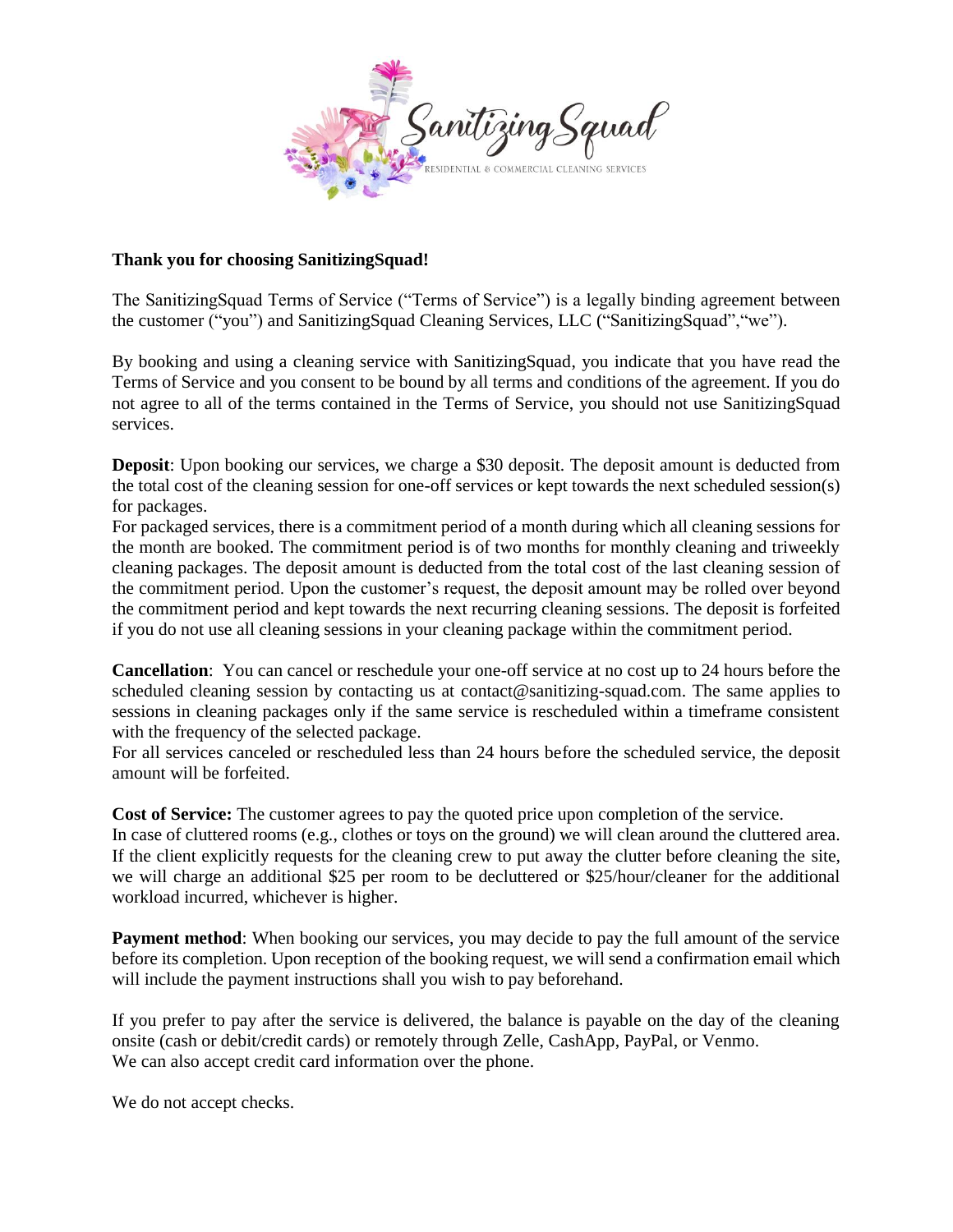

**Access to home:** You must allow the cleaning crew to access your home at the time of the scheduled appointment. Any time lost waiting to be granted access to your home will be deducted from the total time of service or will be due at the rate of \$25/hour/cleaning team member.

You may provide instructions on how to access and securely leave your property. Instructions must be given to the Customer Service representatives at [contact@sanitizing-squad.com](mailto:contact@sanitizing-squad.com) or on 754-444-1805 and not directly to the cleaning crew. Shall you give us a key to your home, it will be kept securely so that only your assigned cleaning crew can identify and use the key.

In case the service cannot be provided because the cleaning crew is not given access to your house/facility, you will be charged the full amount of the scheduled service.

**Cleaning Supply and Equipment**: We provide standard cleaning products and equipment. We carry conventional cleaning products and equipment. For an extra charge, we can provide homemade organic cleaning products when requested by the client at least 24 hours before the cleaning session.

In case you have any dedicated cleaning products or equipment that you want us to use, please notify us and leave the products and equipment visible for our cleaning crew.

**Damages**: If our cleaning crew were to damage your property or belongings during a cleaning session, we would make every effort to replace or repair the damaged item. When deemed appropriate, we will file an insurance claim.

**Pets**: If you have aggressive or exotic pets, you must notify us and keep the pets locked away during the cleaning session. Even when the Pet option is selected, we do not clean crates and litter boxes.

**Valuables**: You must put away any fragile items or valuables that you deem irreplaceable. In case such items cannot be moved, please notify the cleaning crew so that our team will not clean such items.

**Employee Communication and Solicitation**: For any appointment or service update, please contact our Customer Service representatives a[t contact@sanitizing-squad.com](mailto:contact@sanitizing-squad.com) or on 754-444-1805. They will update your file and send proper instructions to the cleaning crew. You are not to exchange contact information with the cleaning crew agents dispatched to your facility/house. All communication should be done via appointed customer service representatives.

You may not solicit any members of the SanitizingSquad cleaning crew to be contracted or employed directly by you or by your affiliate for cleaning services or any other types of services. Shall you decide to contract or hire a SanitizingSquad cleaning crew member, SanitizingSquad will charge a \$2000 referral fee per hired or contracted individuals.

**Safety**: Regardless of the service type, we do not lift or move any furniture and object above 20 pounds for cleaning. In case any firearms or other harmful devices are stored in the house, you must notify the cleaning crew of the location of such items. In case of any situation where the safety of our cleaning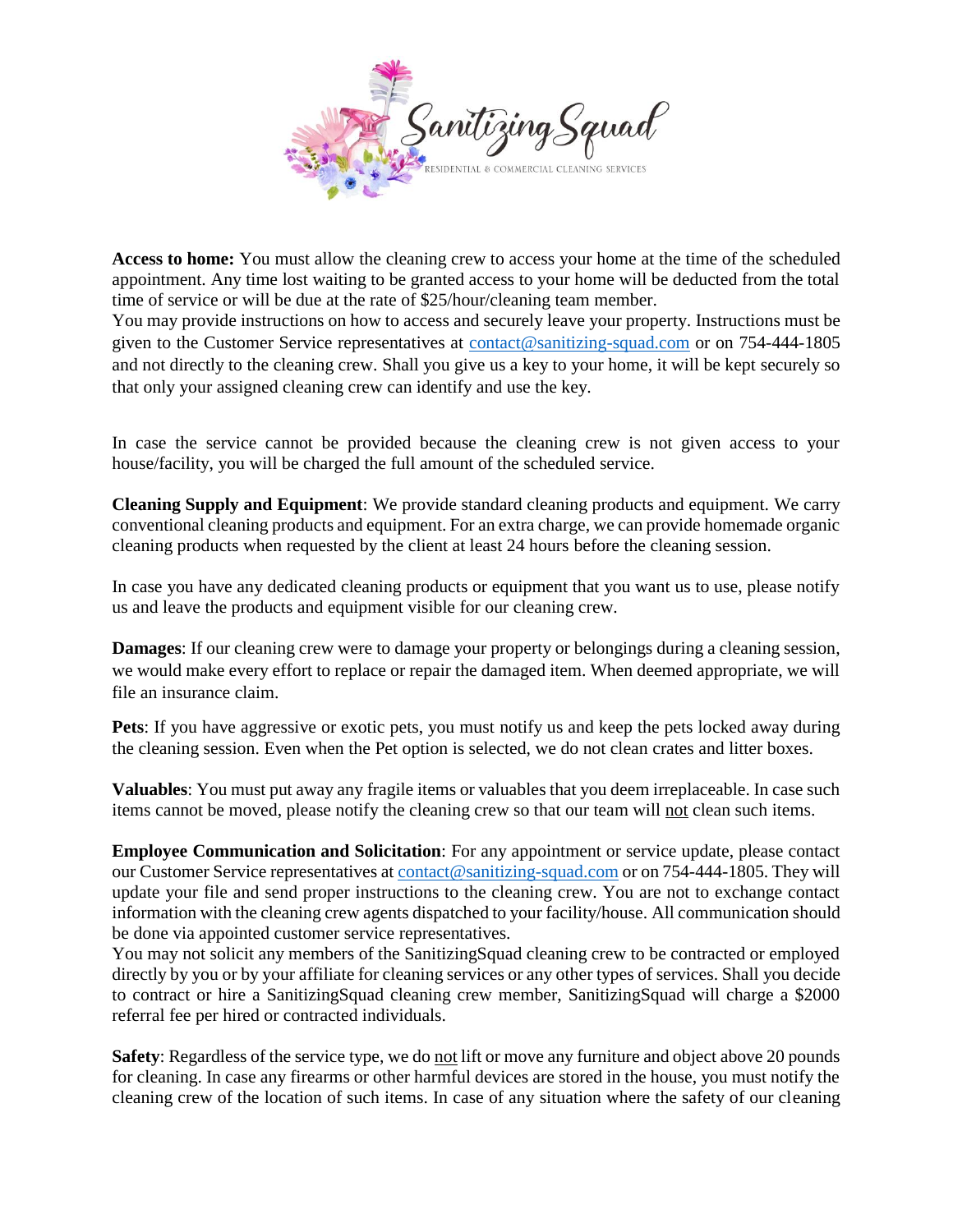

crew is jeopardized on the job, our team members will immediately leave the premises and the service will be due in full.

## **Service Description:**

Our customer service representatives can describe all our services in detail upon your request. Below is a brief description and the specifications of some of the provided services:

- Standard Cleaning is recommended for places that are routinely cleaned. Our standard cleaning service will maintain the level of cleanliness around your house/facility. If your house/facility requires more work than what is included in a standard cleaning service, you will be given the option to get the amount of work doable in the quoted timeframe or to pay for additional time. Any additional time spent for a standard cleaning will be charged \$25/hour/cleaner.
- Deep cleaning is recommended for homes/sites that need a freshen up or that have not been consistently cleaned over time.
- Disinfection Cleaning is recommended for homes/facilities where there have been contact with someone who was ill or where a formerly contaminated subject resides (COVID-19, flu or other viruses). It is an additional service that comes after a standard cleaning for recurring clients or after a deep cleaning for one-time services.
	- We offer three options for disinfection and you must choose one between the following options:
		- a) CDC recommended disinfection of high touched areas with an EPA approved disinfectant,
		- b) Or disinfection of high touched areas with an EPA approved hospital-grade disinfectant,
		- c) Or full house spraying of disinfectant. No one outside of the cleaning crew should be in the house during spraying. Indoor spraying of disinfectant carries additional risk and could present health hazards. The customer who chooses the indoor disinfection spraying option must sign a waiver of liability and informed consent release with SanitizingSquad before getting the service.
- **Move-In/Out** is available for clients who recently moved in or out of homes. It includes the cleaning of the inside of the fridge, microwave, oven, and all empty cabinets. All belongings must be boxed or removed from the house at the time of the cleaning. There can be minimal trashing of remaining items that customers are not looking to recover or do not expect to be left behind.
- **Organic Cleaning** includes the use of homemade organic cleaning products. To create the cleaning products, we use certified organic inputs that we mix following our homemade recipes. The customer must notify at least 24 hours ahead of the session to ensure products are available.
- After-party cleaning is available for customers who want all or part of their houses/facilities cleaned after a party or similar event.
- **Post-construction cleaning** is a detailed cleaning of new or renovated spaces after rough cleaning of debris has been performed.